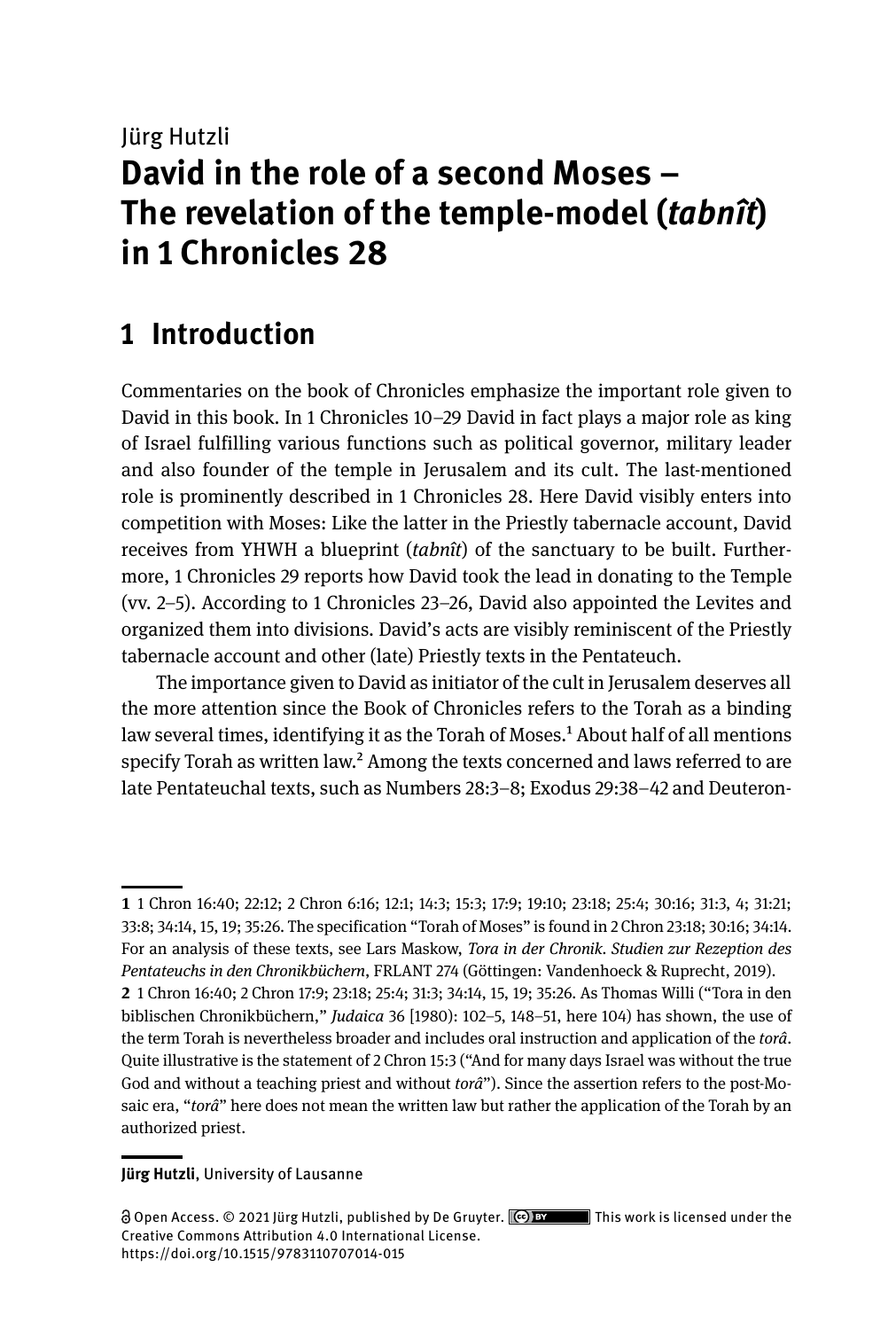omy 17:14–20.3 Therefore, it seems probable that the Chronicler presupposes the Pentateuch, or at least an early stage of it, and that he considers the latter authoritative.4 Consequently, regarding the *tabnît*-motif in 1 Chronicles 28, one has to address the question of its relationship to the *tabnît* of Moses. More generally, one should ask whether there is a conflict of competence between the two pivotal figures since both of them appear as founders of the Israelite cult. In the context of this question, it is striking that Moses, the lawgiver and "man of God", is only rarely mentioned in Chronicles. He fades compared to David who plays a major role as king of Israel in a large part of the composition  $(1 \text{ Chron } 11-29)$ , and who is also called "man of God."6

The present essay aims first to elucidate the diverse activities of King David related to the foundation of the first temple of Jerusalem and its cult. The second part of the paper will consider the question of how David's striking equation with Moses, Israel's cult founder *par excellence*, should be understood. Is he a second Moses? What is the status of the instructions compiled by him in comparison with that of the Torah? This question seems to have attracted only little attention in scholarship.7 The importance of David in general is often explained with reference to the Chronicler's hope for a restauration of the Davidic monarchy in the late Persian or early Hellenistic era,<sup>8</sup> or rather as an eschatological messianic expec-

**<sup>3</sup>** The mentioned laws are related to the *tamîd*-sacrifice and law of the king, which are considered late by an increasing number of scholars. See the respective treatments in Maskow, *Tora in der Chronik*, 80–81, with n. 78 lit. (*tamîd*-sacrifice); 96, with n. 128 lit. (law of the king).

**<sup>4</sup>** See Martin Noth, *The Chronicler's History*, transl. Hugh G. M. Williamson (Sheffield: JSOT Press, 1987), 100; Hans-Peter Mathys, "Die Ketubim," in *Die Entstehung des Alten Testaments*, ed. Walter Dietrich et al., Theologische Wissenschaft 1 (Stuttgart: Kohlhammer, 2014), 593; Konrad Schmid, *Literaturgeschichte des Alten Testaments: Eine Einführung* (Darmstadt: Wissenschaftliche Buchgesellschaft, 2008), 147.

**<sup>5</sup>** According to Knoppers's word-count, the David-section covers no less than 27,5 % of the entire book. See Gary N. Knoppers, *1 Chronicles 10–29: A New Translation with Introduction and Commentary*, Anchor Bible (New York: Doubleday, 2004), 903.

**<sup>6</sup>** Concerning the attribute "man of God", see below § 3.

**<sup>7</sup>** For short treatments of this question, see Gerhard von Rad, *Das Geschichtsbild des chronistischen Werkes* (Stuttgart: Kohlhammer, 1930), 130–31, 136; *Sara Japhet, The Ideology of the Book of Chronicles and Its Place in Biblical Thought*, transl. A. Barber (Frankfurt a/M-Bern-New York: Lang, 1989), 237–38. More elaborate are Simon J. de Vries, "Moses and David as Cult Founders in Chronicles," *JBL* 107 (1988): 619–39; Georg Steins, "Chronistisches Geschichtsbild und 'levitische Predigt'. Überlegungen zur Eigenart der Chronik im Anschluss an Gerhard von Rad," in *Das Alte Testament – ein Geschichtsbuch?* ed. E. Blum et al., Altes Testament und Moderne 10 (Münster: Litverlag, 2005), 147–73, here 169–70.

**<sup>8</sup>** See Noth, *The Chronicler's History*, 105–6; Wilhelm Rudolph, "Problems of the Books of Chronicles," *VT* 4 (1954): 404–9; André Caquot, "Peut-on-parler de messianisme dans l'oeuvre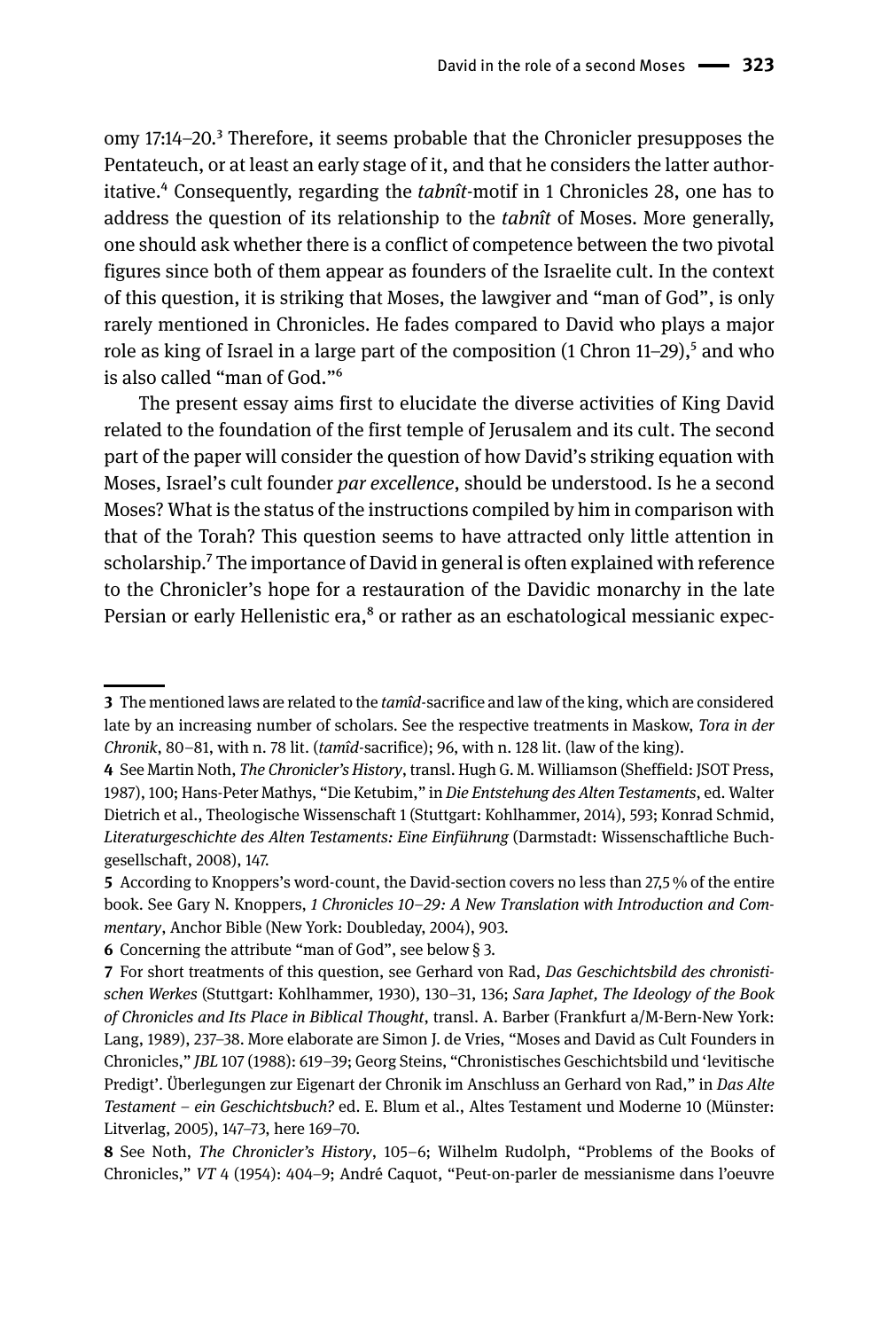tation.9 However, if one or the other were the case, why, one should ask, would the author put such emphasis on David's competence for the conceptualization and the establishment of the Jerusalemite cult. In view of this strong focus, one might imagine another main reason for the great importance assigned to David by the author: it might have less to do with his significance as dynasty founder and bearer of messianic hopes than with the high value given to the Jerusalemite temple and its foundation which necessitated an appropriate founder personality.10 David's importance in the Book of Chronicles consists primarily in his role of founder of Israel's unique sanctuary and the organization of its cult.

## **2 David as Cult founder in the books of Chronicles**

The following part explores the different functions David fulfills in Chronicles as founder of the temple and its cult. We begin with the motif that David received the divine plan of the temple, the *tabnît* (cf. 1 Chron 28).

### **2.1 David receives from YHWH a plan or blueprint (tabnît) of the future sanctuary (1 Chron 28)**

The Chronicler takes over this motif from the Priestly tabernacle account (Exod 25–40). Therefore, it is useful to bring to mind the concept of the *tabnît* as it appears in this section. Several statements underline that the *tabnît* is "shown" to Moses (ראה hi.).11 With regard to this verb, most scholars conjecture that Moses is presented with a *model*; either the three-dimensional celestial proto-type of the

du Chroniste?," *RTP* 3/16 (1966): 110–120; Rudolf Mosis, *Untersuchungen zur Theologie des chronistischen Geschichtswerkes*, Freiburger Theologische Studien 92 (Freiburg-Basel-Wien: Herder, 1973), 162–63.

**<sup>9</sup>** See J. Wilhelm Rothstein and Johannes Hänel, *Kommentar zum ersten Buch der Chronik,* KAT (Leipzig: A. Deicherstsche Verbuchhandlung, 1927), xliii–xliv; Von Rad, *Das Geschichtsbild des chronistischen Werkes*, 119–32; Walter Brueggemann, *David's Truth in Israel's Imagination and Memory*, 2nd Edition (Minneapolis: Fortress Press, 2002), 101–2.

**<sup>10</sup>** Similarly Georg Steins, *Chronistisches Geschichtsbild und 'levitische Predigt'*, 159; Pancratius C. Beentjes, *Tradition and Transformation in the Book of Chronicles*, SSN 52 (Leiden: Brill, 2008), 56.

**<sup>11</sup>** See Exod 25:9, 40; 26:30; 27:8.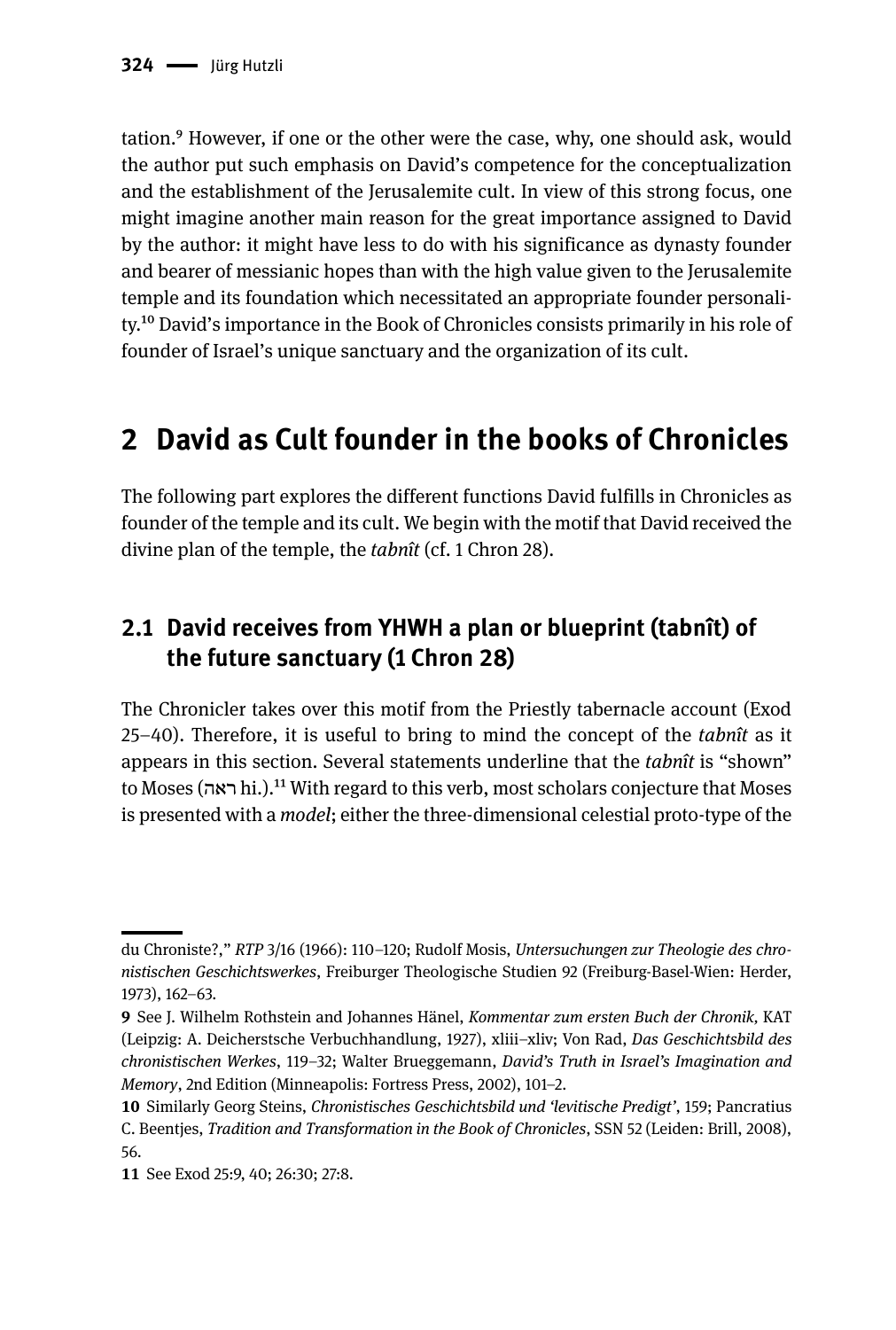tabernacle (the "tent of YHWH")<sup>12</sup> or a real miniature model.<sup>13</sup> The second possibility is supported by the fact that miniature homes and clay model houses have been found throughout the ancient Near East.<sup>14</sup>

What does *tabnît* in Chronicles mean and how does David gain insight in it? The term *tabnît* appears in total four times; all occurrences are found in 1 Chronicles 28. Since the texts in question contain certain difficulties, they are shortly discussed:

#### **2.1.1 1 Chronicles 28:11**

וַיִּתֵּן דַּוֵיד לְשָׁלֹמָה בְנוֹ אֶת־תַּבְנֵית הָאוּלַם וַאֱת־בַּׂתָּ֫יו וְגַנְזָכֵיו וַעֲלִיּתֲיו וַחֲדָרֵיו הַפְּנִימֵים וּבֵית הַכַּפִּרֶת: Then David gave to his son Solomon **the plan** (*tabnît*) of the porch (of the temple), its buildings, its storehouses, its upper rooms, its inner rooms, and the room for the mercy seat.

Most scholars understand *tabnît* in the sense of a written document. This understanding is supported by verse 19 (see below) in which a written document is mentioned. If correct, the conception of the *tabnît* deviates from the "model"-concept of the tabernacle account. In the latter, the *tabnît* never is associated with a written document. Another difference: David as recipient of the *tabnît* hands it over to another leading figure, Solomon.

#### **2.1.2 1 Chronicles 28:12**

The subsequent verse mentions another plan (*tabnît*), which David gives to Solomon. Translators and commentators do not agree on the meaning of the expression ברוח in the statement in question. It is rendered either by "in mind" or "by the Spirit (of God)."

**<sup>12</sup>** Umberto Cassuto, A Commentary on the Book of Exodus (Jerusalem: Magnes, 1967), 322; Richard J. Clifford, "The Tent of El and the Israelite Tent of Meeting," CBQ 33: 221–27, here 226.

**<sup>13</sup>** Victor A. Hurowitz, *I Have Built You an Exalted House: Temple Building in the Bible in Light of Mesopotamian and Northwest Semitic Writings*, JSOTSup 115 (Sheffield: Sheffield Academic Press, 1992); William H. C. Propp, *Exodus 19–40*, Anchor Bible (New York: Doubleday, 2006), 376–77. **14** Cf. Propp, *Exodus 19–40*, 376–77 with reference to Maria G. Masetti-Rouault, "Les maquettes dans les textes mésopotamiens," in *'Maquettes architecturales' de l'Antiquité*, ed. B. Muller, Université Strasbourg Travaux du centre de recherche sur le Proche-Orient et la Gréce antiques 17

<sup>(</sup>Paris: de Boccard, 2001), 445–61.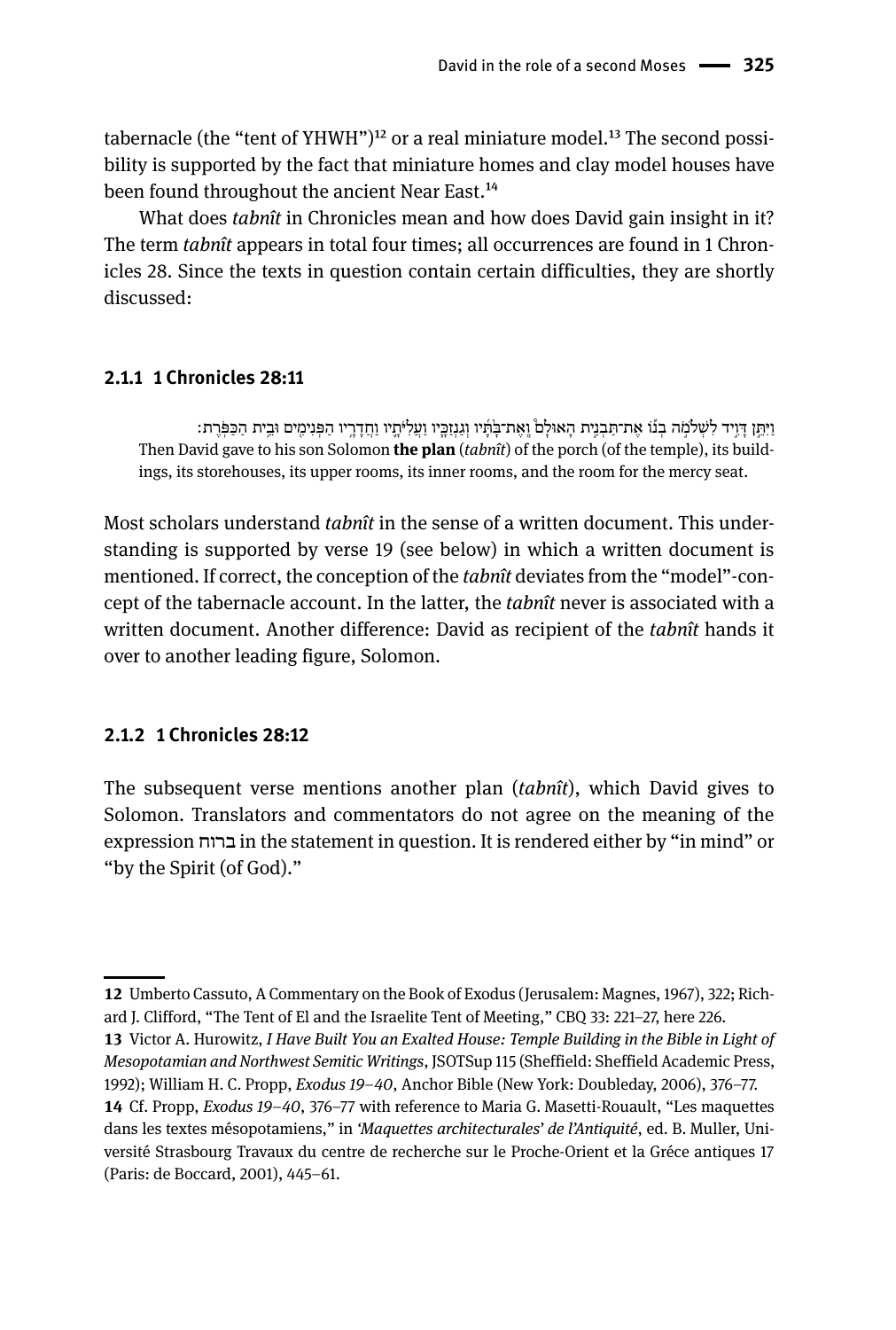and the plan (*tabnît*) of all that he had (in mind) **by the Spirit**: of the courts of the House of the LORD and all its surrounding chambers, and of the treasuries of the House of God and of the treasuries of the holy things; (*TANAKH*, 1985, The Jewish Publication Society).<sup>15</sup>

and the plan (*tabnît*) of all that he **had in mind**, for the courts of the house of the LORD, and for all the surrounding rooms, for the storehouses of the house of God, and for the storehouses of the dedicated things; (The New American Standard Bible,  $1977$ )<sup>16</sup>

Which understanding is preferable? Gary N. Knoppers's argument in favor of the understanding "by the Spirit" in his commentary seems pertinent: "Some (…) prefer to translate 'he had in his mind' (…). This is possible, but one wonders why the writer did not write *hāyâ ʿim lĕbābô*, as one might expect."17 The expression *hāyâ ʿim lĕbābô* ("he had in his heart [=his mind]") appears in 1 Chronicles 22:7; 28:2; 2 Chronicles 6:7. Regarding the particular choice of vocabulary in 1 Chronicles 28:12 (ברוח), Knoppers opts for the understanding "Spirit." Through divine inspiration, David has insight in the organization of the temple compound, its various parts (courts, surrounding chambers, treasuries)*.* Knoppers's interpretation seems correct also for the following reason: In Chronicles, the motif of the "spirit of God (YHWH)" appears several times. Interestingly, in two other texts רוח is used in the absolute sense, as in the present text, and means "spirit of God".18

There might be an influence by the book of Ezekiel, in which the expression in absolute use plays an important role (see Ezek 1; 37).<sup>19</sup>

**17** Cf. Knoppers, *1 Chronicles 10–29*, 931.

**<sup>15</sup>** See also Knoppers, *1 Chronicles 10–29*, 931; Sara Japhet, *1 Chronik*, HThKAT (Freiburg: Herder, 2002), 435 ("was ihm durch den Geist in den Sinn gekommen war").

**<sup>16</sup>** See also *Edward L.* Curtis and Albert A. Madsen, *Chronicles*, ICC (Edinburgh: T&T Clark, 1910), 298; *Sara Japhet, I and II Chronicles*, OTL (Louisville: Westminster John Knox, 1993), 481; Ralph W. Klein, *1 Chronicles: A Commentary*, Hermeneia (Minneapolis: Fortress, 2006), 525.

**<sup>18</sup>** According to 1 Chron 12:19, "the Spirit" came upon Amasai, the chief of the thirty, and Amasai found the right words to convince David about the honorable intentions of the men who joined David in Ziklag. According to 2 Chron 18:20, in the assembly of YHWH it is the spirit (הרוח) who knows the means how to deceive King Abiah.

**<sup>19</sup>** The movement of the wheels and the creatures besides them is coordinated by the "spirit" (רוח(. See Walter Zimmerli*, Ezekiel 1: A Commentary on the Book of the Prophet Ezekiel, Chapters 1–24*, Hermeneia (Philadelphia: Fortress, 1979), 130. Concerning Ezek 37, see Zimmerli*, Ezekiel 1, Chapters 1–24*, 262.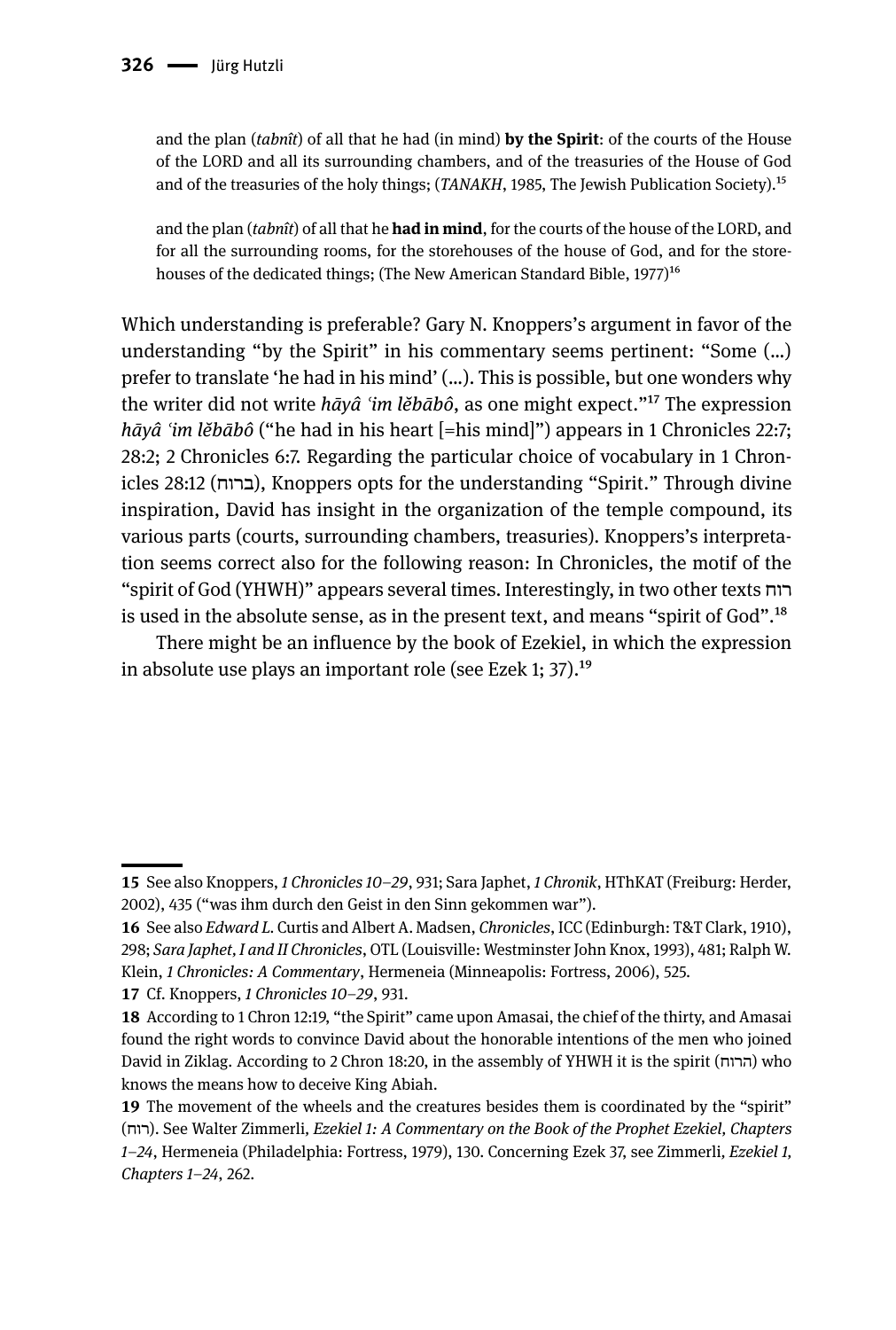#### **2.1.3 1 Chronicles 28:18**

ּולְ מִ זְ ּב ַ ֧ ח הַ ּק ְ טֹ֛ רֶ ת זָ הָ ֥ ב מְ זָֻ ּ֖קק ַּב ִּמׁש ְקָ ֑ ל ּולְ תַ בְ נִ ֣ית הַ ּמֶ רְ ּכָ בָ֗ ה הַ ּכ ְ רֻ בִ ֤ ים זָ הָ ב֙ לְ פֹ֣ רְ ׂש ִ֔ ים וְ סֹכְ כִ ֖ ים עַ ל־אֲ ר֥ ֹון ּב ְ רִ ית־יְהוָ ֽה׃ (and David gave him the weight of the gold) for the altar of incense of refined gold and **for the model** (*tabnît*) **of the chariot**, *that is* the cherubim, that spread out *their wings*, and covered the ark of the covenant of YHWH.

As for its third occurrence, *tabnît* appears as part of the compound noun "model of the chariot." David indicates the weight of the gold for the *tabnît* of the chariot. In this context, one should not translate *tabnît* with "plan", but rather with "model" or "construction."<sup>20</sup> David indicates the weight of the gold used for  $(5)$ the altar of incense and for  $(5)$  the "model of the chariot." Certain commentators ignore the preposition "for"  $(5)$  and erroneously translate "(and David gave him) the plan of the chariot."<sup>21</sup> The chariot is equated with the cherubim-throne ("the chariot, that is the cherubim"). Probably, the author was influenced by Ezekiel 1, where a similar idea is expressed. The cherubim constitute a vehicle having wheels. However, only in 1 Chronicles 28:18 the designation *merkābâ* for YHWH's "cherubim-chariot" appears; it is, besides Ben Sira  $49:8,^{22}$  the only occurrence of this term in the Hebrew Bible, which later on in Jewish mystic movements became so important. Yet, concerning the wording, the question arises of why the author formulates in this indirect way: "for the model of chariot" instead of "for the chariot." Would he like to say that the "chariot" in the Holy of Holies is not the real throne of YHWH but only a model? Such a differentiation between "prototype" and "model" might have been suggestive to the author in light of the chariot-concept of Ezekiel 1. Here, the chariot forms a moving and enormous cloud touching the firmament above (see in particular Ezek 1:15–21). Therefore, according to the author of 1 Chronicles 28:18, the chariot in the Holy of Holies can be nothing more than a *replication* of the real, unseizable and uncapturable chariot of YHWH.

#### **2.1.4 1 Chronicles 28:19**

Verse 28:19, where the *tabnît* appears for the fourth time, has a textual difficulty and is, in general, challenging to understand. The Massoretic Text (MT) reads as follows:

**<sup>20</sup>** Expressing this understanding, Japhet, *1 Chronik*, 435.

**<sup>21</sup>** See Klein, *1 Chronicles: A Commentary*, 515; *Japhet, I and II Chronicles*, 481. See, however, Japhet, *1 Chronik*, 435 ("und für das Modell des Wagens der Cherubim aus Gold")!

**<sup>22</sup>** See the expression ἅρματος χερουβιν in LXX for Hebrew מרכבה זני.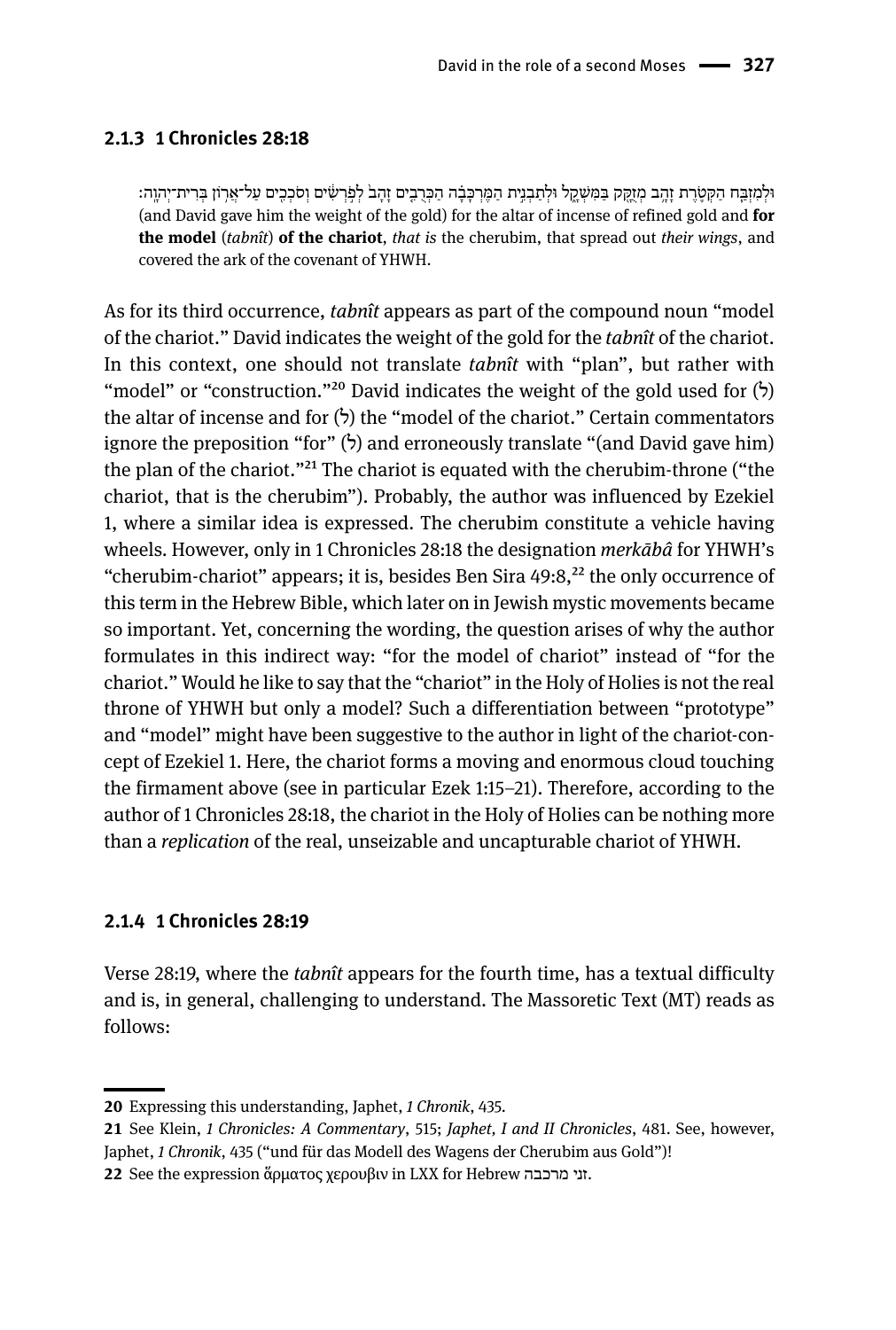ּהַכְּל בִּכְתֶב מְיֵד יִהְוֶה עָלֵי הִשְׁכֵּיל כְּל מַלְאֲכְוֹת הַתַּבְנִית: In all this by a writing from the hand of YHWH upon me he (YHWH) gave (me) insight (יל ִ כּשְׂ ִה(, in all the works of the **plan**.

While MT reads 'על "on me" or "to me", the Septuagint, which deviates in many points from MT, reflects יעַלַיו "on him".

LXX: πάντα ἐν γραφῇ χειρὸς κυρίου ἔδωκεν Δαυιδ Σαλωμων κατὰ τὴν περιγενηθεῖσαν αὐτῷ σύνεσιν τῆς κατεργασίας τοῦ παραδείγματος David gave all to Solomon in the Lord's handwriting, according to the knowledge given him of the work of the pattern.

If we adopt the reading of MT, verse 19 would include a direct speech by David referring back to verses 11–18. A difficulty of this understanding lies in the fact that the direct speech is not introduced. For this reason, some modern translations insert "and David said", although such facilitating plus is not attested in any textual witness. However, this striking feature, the change to the direct speech, may be explained as a stylistic particularity of the Chronicler. The same sudden shift from the  $3<sup>rd</sup>$  person to the 1<sup>st</sup> person occurs also in 1 Chronicles 23:5.<sup>23</sup>

Many commentators read יעֲלֵי "on him" instead of יעלֵי "on me," on the basis of LXX.24 יל ִ כּשְׂ ִה could be understood in the intransitive sense. One may suppose a scribal mistake in MT, namely a haplography of the two similar letters *yod* and *waw*. This reconstructed alternative text would read as follows:

In all this by a writing from the hand of YHWH upon him he (David) had insight (השׂכּיל), in all the works of the plan.

Despite the uncertainty in the phraseology, the intention of this verse seems clear: David is inspired by a document written by God. It is through this document, that David has gained insight in all details of the temple architecture.

**<sup>23</sup>** According to William Johnstone, *1 Chronicles 1 – 2 Chronicles 9. Israel's Place among the Nations*, JSOTSup 253 (Sheffield: Sheffield Academic, 1997), 282, the author chose the "curious interjection in the first person … in order to emphasize the surpassing authority of the divine revelation of the Temple and its cult to David." Knoppers, *1 Chronicles 10–29*, 923 also follows MT. **24** See for instance, *W*ilhelm *Rudolph, Chronikbücher,* HAT 21 (Tübingen: Mohr Siebeck, 1955), 188; *Japhet, I and II Chronicles*, 482.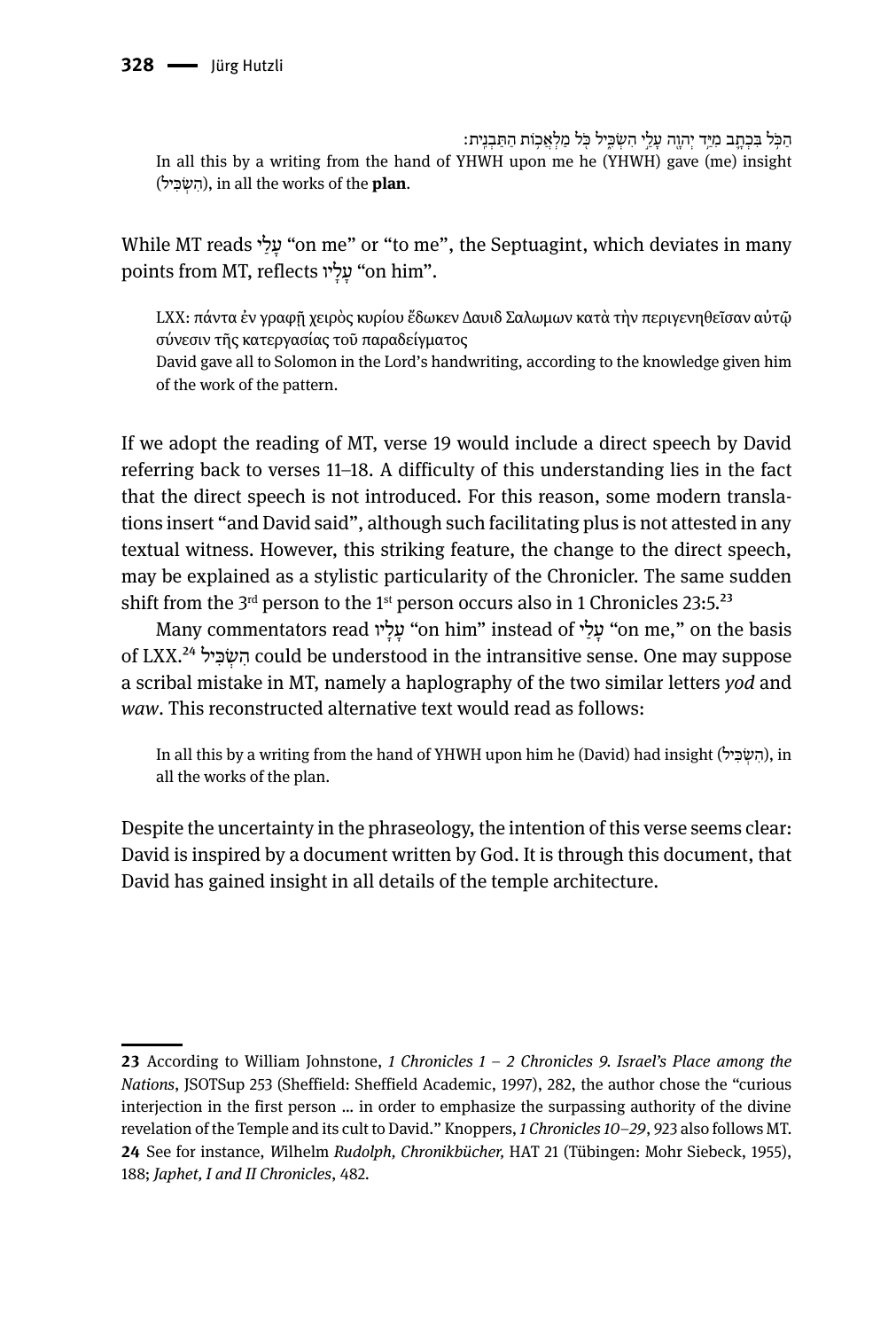#### **2.1.5 Originality of the Literary Composition in 1 Chronicles 28**

The specifications of the plan of the temple described in chapter 28 reveal that the author was strongly influenced by the Priestly tabernacle account and Ezekiel:

- The conception of the *tabnît* as written document, which originated in a plan written by God (1 Chron 28:11, 12, 19), is absent from the temple construction report in 1 Kings 6–7. Here, the Chronicler combines motifs found in the tabernacle account of P and in Ezekiel (in Ezek 43:11, Ezekiel is ordered to write down the vision of the temple).
- The Holy of Holies is called "the room of the mercy seat" (28:11, ת ֶרֹפּ ַכּ ַה ית ֵבּ(. This peculiar designation is certainly influenced by the tabernacle account, which gives great importance to the "mercy seat" (כּפּׂרַת). Yet the designation "room of the mercy seat" is absent in P.
- The depiction of the Cherubim as a chariot (28:18): As shown above, this motif is certainly influenced by the wheeled object described in Ezekiel 1 and 10. At the same time, the protecting function of the Cherubim as it appears in the tabernacle account is mentioned.25

However, the reader is also confronted with certain peculiar motifs which do not appear in the mentioned traditions but constitute novelties:

- The temple contains among others "store rooms" (גנזכּים) and "upper rooms" (תֹיּ ִל ֲע) (cf. v. 11). Whereas the former expression is a *hapax* but is related to זֶנּגֶּ" treasury" (cf. Est 3:9; 4:7), the latter term appears only one more time in the Hebrew Bible (in 2 Chron 3:9). Mentioned are furthermore "inner rooms" .(חדרים פּנימים).
- As for the construction material, besides gold, which is the dominant metal, silver is mentioned too. The plan includes silver lampstands, silver tables, and silver bowls (cf. vv. 15–17). Strikingly, none of these items appears in the temple construction report in 1 Kings 6–8, in the tabernacle account and in Ezekiel 40–48.

Summarizing this section, we state that in his development of the intriguing *tabnît* theme, the author of 1 Chronicles 28 borrows elements from different cult traditions, in particular from P and Ezekiel. He furthermore introduces certain items unknown in other biblical traditions apparently in order to provide a legitimation for novelties stemming from the Second Temple era.

**<sup>25</sup>** Note, however, that the motif of the protecting function of the Cherubim is also found in 1 Kgs 8:7.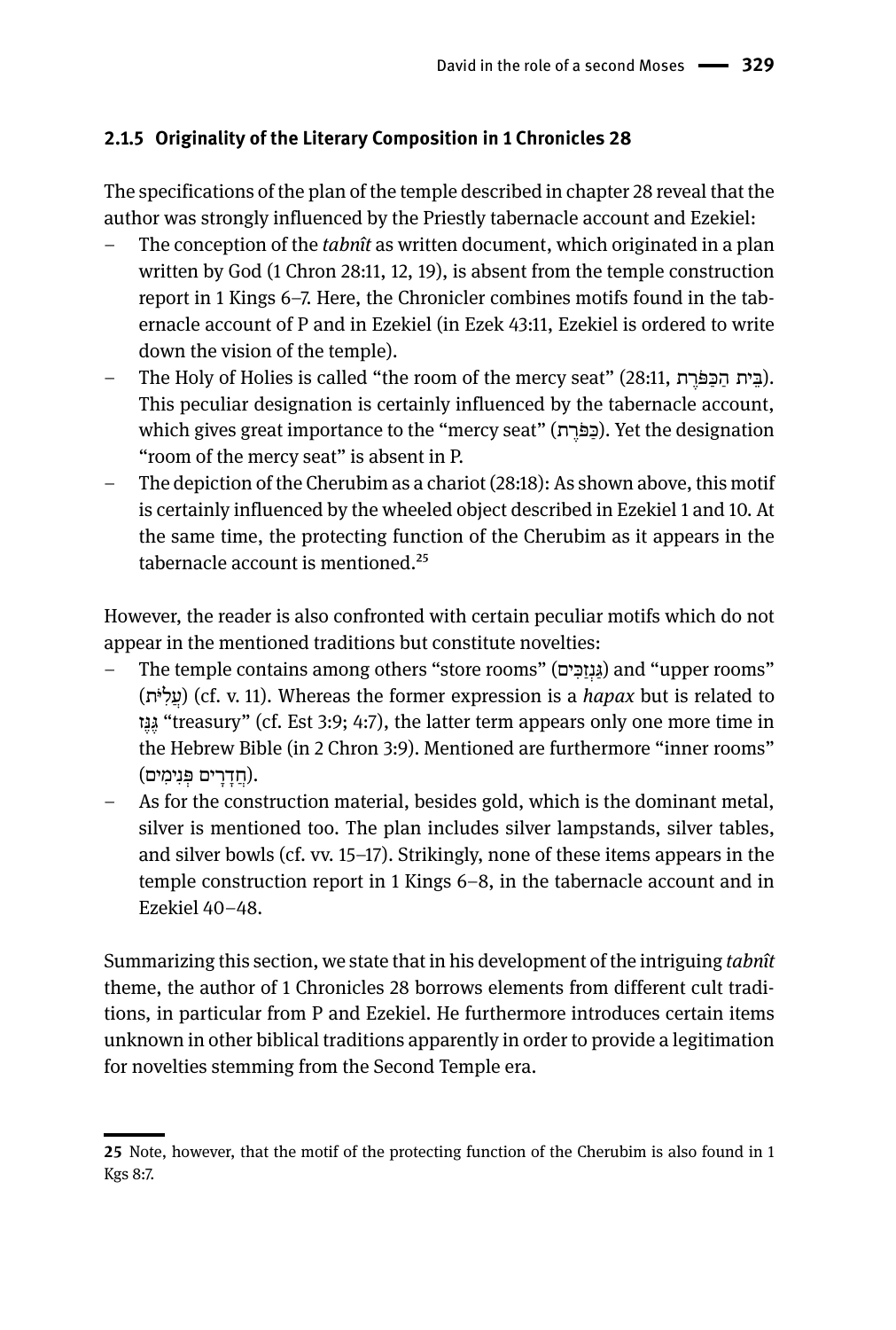### **2.2 David takes the initiative for the generous donation in favor of the projected Temple (1 Chron 29)**

A further remarkable activity of King David related to the building of the temple is as follows: 1 Chronicles 29 reports how David takes the initiative for a generous donation in favor of the projected Temple (vv. 2–5). After having offered enormous donations himself, David summons the leadership of Israel (i. e. a large assembly including the leaders and the representatives of Israel's tribes and army) to contribute to the building project in equally substantial manner. As in the previous chapter, David's action recalls that of Moses in the Priestly tabernacle account, who gave the order to donate for the building of the tabernacle in the wilderness. In contrast to Moses, however, David, by offering generous donations himself, serves as a model for the assembled authorities. Another difference of Chronicles in comparison with the tabernacle account is the indication of precise quantities: these quantities are enormous.

Moreover, David addresses a prayer to YHWH in which he puts the donation in a theological perspective. In his point of view, all the vast riches he and the people donate to YHWH belong, in reality, to the deity (vv. 14, 16). At the end of the prayer, he furthermore petitions for the realization of the promised construction of the Temple (v. 19).

Looking on the chapters 1 Chronicles 28–29 as a whole, one becomes aware of how strongly it deviates from its primary *Vorlage* in Samuel-Kings.<sup>26</sup> Together with the following chapter 29 it forms one unit culminating in Solomon's enthronement (1 Chron 29:23–25). While David's speech parallels David's speeches in 1 Kings 1–2 (in particular the farewell address to Solomon in 1 Kings 2:1–9), the two pericopes differ entirely with respect to their content. Whereas the latter, in its present form, may be characterized as "a fairly sordid story of power politics thinly disguised as a morality tale,"27 the former deals uniquely with important matters of the projected sanctuary: David entrusts the plan of the temple to Solomon, and he encourages the people to donate for it. The two versions of *David's testament* could not be more dissimilar!

**<sup>26</sup>** See Japhet, *I and II Chronicles*, 483.

**<sup>27</sup>** Cf. Iain W. Provan, *1 and 2 Kings*, NIBCOT (Peabody, Mass.: Hendrickson, 1995), 40.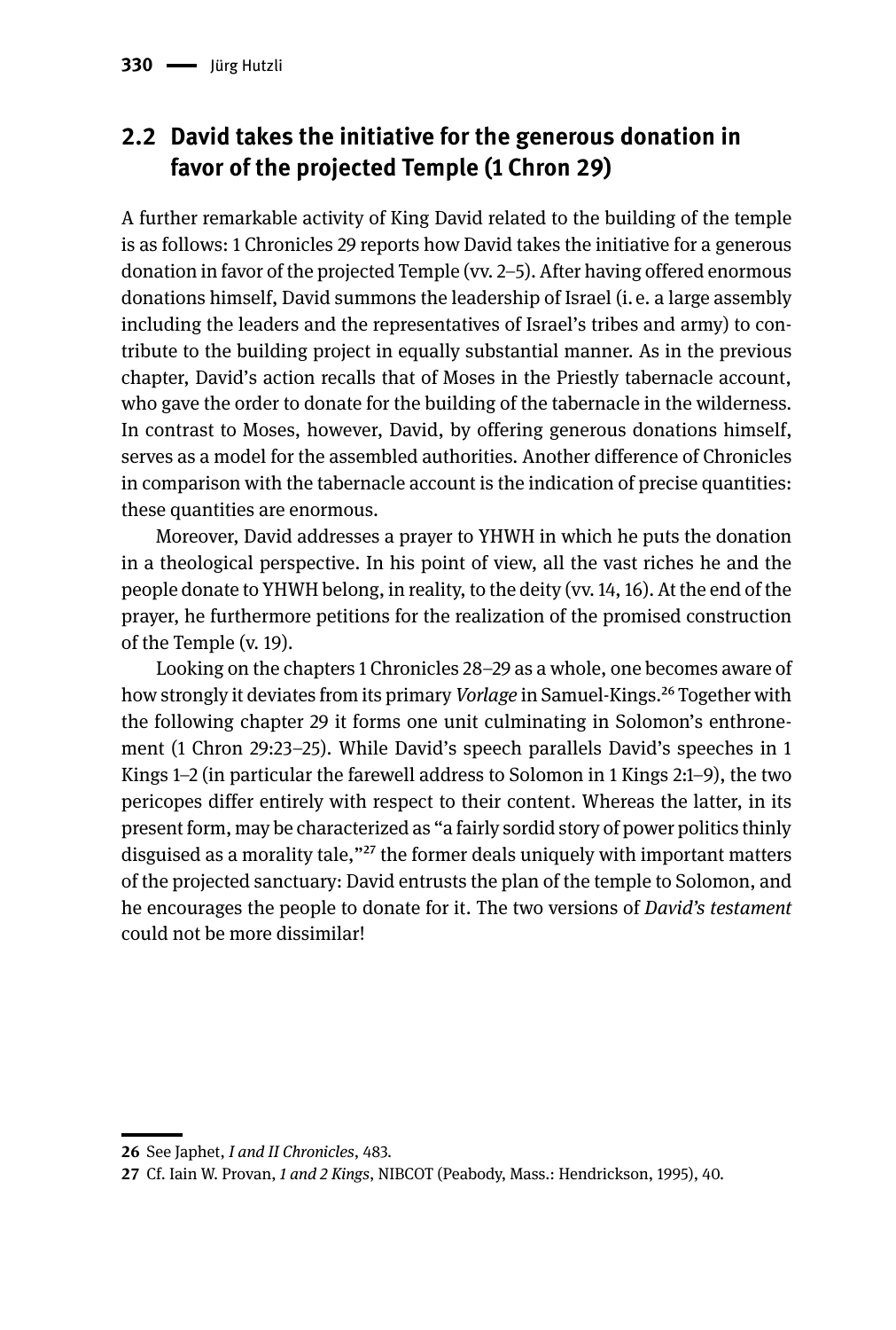### **2.3 Appointment and diversification of the Levites by David (1 Chron 23–27)**

A third activity of David related to the cult foundation is the appointment of Levites and priests in 1 Chronicles 23–27. These five chapters give an overview of the inner organization of Levites in divisions. The Levites act as priests, as singers and as gatekeepers. Later on, these prescriptions by David are referred to as follows: The Levites are told to act and perform their duties "as prescribed in the writings of King David (דויד בכתב (of Israel and in the document of his son Solomon (ובמכתב שלמהׁ) "(2 Chron 35:4). The author is aware that these detailed descriptions in chapters 23–27 are not found in the Torah given by Moses. Therefore, he refers to them as separate, complementing "writings". This reference to a distinct written document should probably be seen in close connection with the written plan, the *tabnît*, David received from YHWH and handed over to Solomon.<sup>28</sup>

The chapters 1 Chronicles 23–27 express the Chronicler's particular interest for the development of the cultic institutions, and the organization of the Temple personnel – a theme which is closely related to that of the planning of the sanctuary.29 The description in 1 Chronicles 23–27 results in a highly complicated differentiation of groups and functions in the cultic community of Jerusalem.<sup>30</sup> Knoppers concludes from his analysis that the responsibilities of the Levites and the priests are complementary and balanced: "Both the priests and the Levites are essential to the success of the Temple cultus. (…) (T)he summary of Levitical

**<sup>28</sup>** See Steins, "Chronistisches Geschichtsbild und 'levitische Predigt'," 169 and see further below § 3.

**<sup>29</sup>** This interpretation was refuted by M. Noth on literary-critical grounds and with regard to the Chronicler's global plan. According to him, an author having the aim to validate the Levitical claims would not have referred to instructions edited by David. See Noth, *The Chronicler's History*, 100 (for the literary-critical argument, cf. 33). See also Adam C. Welch, *The Work of the Chronicler: Its Purpose and Its Date* (*London*: Oxford University Press, 1939); Thomas *Willi, Die Chronik als Auslegung. Untersuchungen zur literarischen Gestaltung der historischen Überlieferung Israels*, FRLANT 106 (Göttingen: Vandenhoeck & Ruprecht, 1972), 194–204. The literary classification of 1 Chron 23–27 is disputed, but recent scholarship considers these chapters to be an integral part of the Chronicler's work. See John W. Wright, "The Legacy of David in Chronicles: The Narrative Function of 1 Chronicles 23–27," *JBL* 110 (1991): 229–42; *Japhet, I and II Chronicles*, 406–11; Knoppers*, 1 Chronicles 10–29*, 788–98.

**<sup>30</sup>** For a helpful overview on these chapters, see Louis C. Jonker, "David's Officials According to the Chronicler (1 Chronicles 23–27): A Reflection of Second Temple Self-Categorization?," in *Historiography and Identity (Re)formulation in Second Temple Historiographical Literature*, ed. Louis C. Jonker, LHBOTS 534 (London: T&T Clark, 2010), 65–91; Louis C. Jonker, *Defining All-Israel in Chronicles. Multi-levelled Identity. Negotiation in Late Persian-Period Yehud*, FAT 106 (Tübingen: Mohr Siebeck, 2016), 246–52.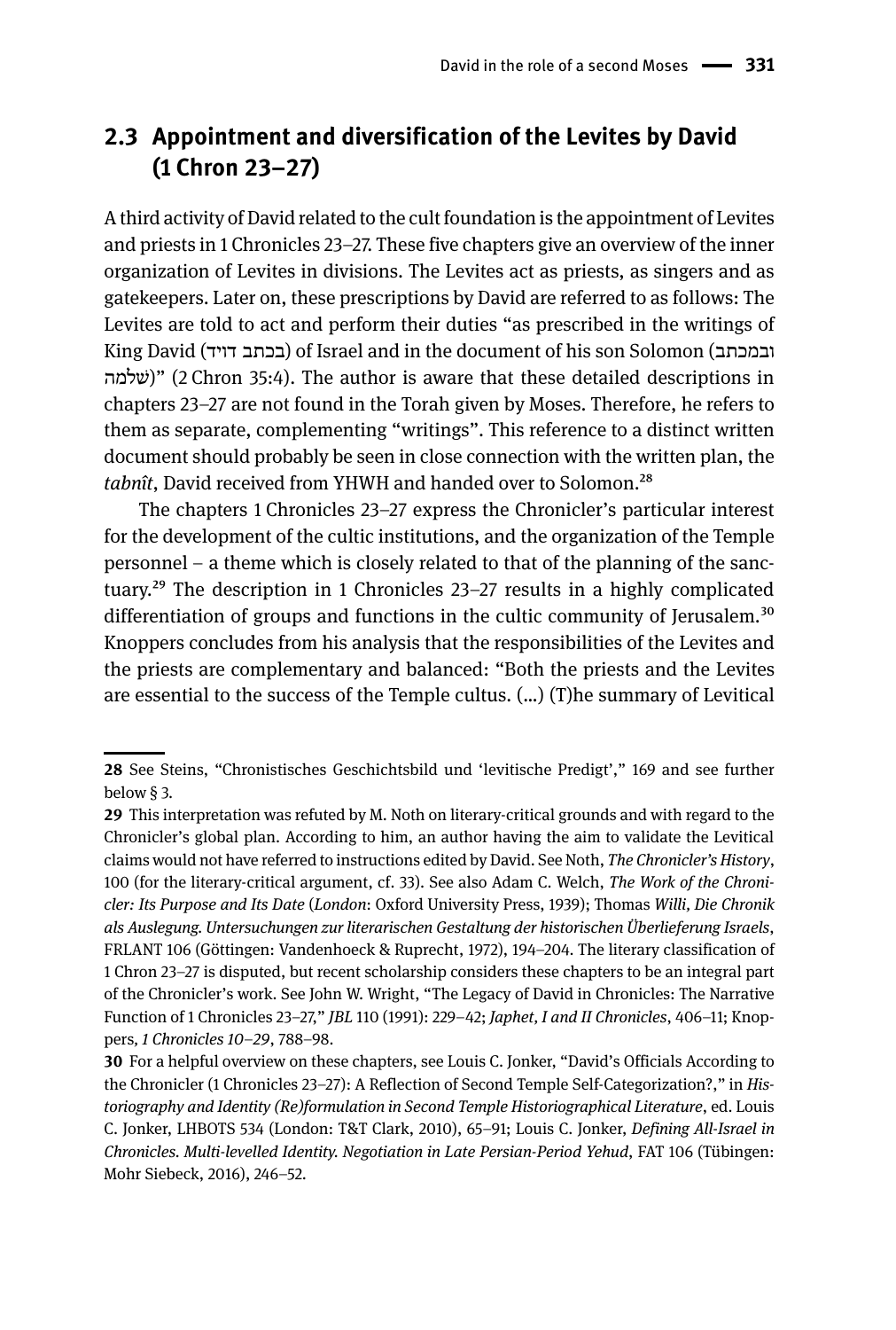duties is evidence for the Chronicler's own distinctive stance, a via media between the positions of Deuteronomy, the Priestly source, and Ezekiel."<sup>31</sup>

# **3 David as a second Moses: The Chronicler's handling of the Pentateuchal cultic tradition**

In his report on the foundation and building of the First Temple, the Chronicler transforms his *Vorlage*, the books of Samuel and Kings, radically. He is highly influenced by the Priestly tradition, in particular by the tabernacle account, and also by Ezekiel (see above). This influence of P and late- (or post-) Priestly texts is also visible in the chapters of the building and inauguration of the temple in 2 Chronicles 3–7. However, as shown above, in some of these texts it becomes evident that Chronicles deviate from the tabernacle account and compete with the latter. In certain respects, the foundation of the Jerusalem temple *surpasses that of the tabernacle*: the *tabnît* David received is a written document and not only orally transmitted; in contrast to Moses, it is through his personal generous donation that David encourages the assembled Israelites to consecrate their riches to YHWH; also, the tabernacle ("tent of meeting"), constructed by Moses in the wilderness, and at time established at Gibeon (2 Chron 1:3; 1 Chron 21:29), is deposited in the much bigger temple of David and Solomon (2 Chron 5:5). We have also seen that the author integrates certain novelties of the second temple in his report. David's innovations are significant; he plays a role similar to Moses. Yet, David's instructions are called "writing" (כתב), "ordinance" (מצוה), and "law" (שפטׁמ (rather than "Torah".32 Therefore, at first sight, one might think that the author attributed to the ancient prescriptions preserved in the Torah a higher status than to David's writings. As Noth puts it: "(…) in the cultic sphere the age of an ordinance is always a valid legitimation: the older carries greater weight than the more recent."<sup>33</sup> Noth concluded that "the more recent arrangements of David could not make any headway against the older pronouncements of Moses."34 He was critical of the view that the Chronicler intended to justify certain novelties in the cult. Pursuing such a goal, the reformer of the cult "would have had

**<sup>31</sup>** Gary N. Knoppers, "Hierodules, Priests, or Janitors? The Levites in Chronicles and the History of the Israelite Priesthood," *JBL* 118/1 (1999): 49–72, here 71.

**<sup>32</sup>** "Writings" and "ordonances" attributed to David are mentioned in 1 Chron 28:19 (כתב); .(כתב) 35:4 ;(מצוה) 35:15 ;(מצוה) 29:25 ;(מצוה ,מׁשפט) 8:14 Chron 2

**<sup>33</sup>** Noth, *The Chronicler's History*, 100.

**<sup>34</sup>** Noth, *The Chronicler's History*, 100.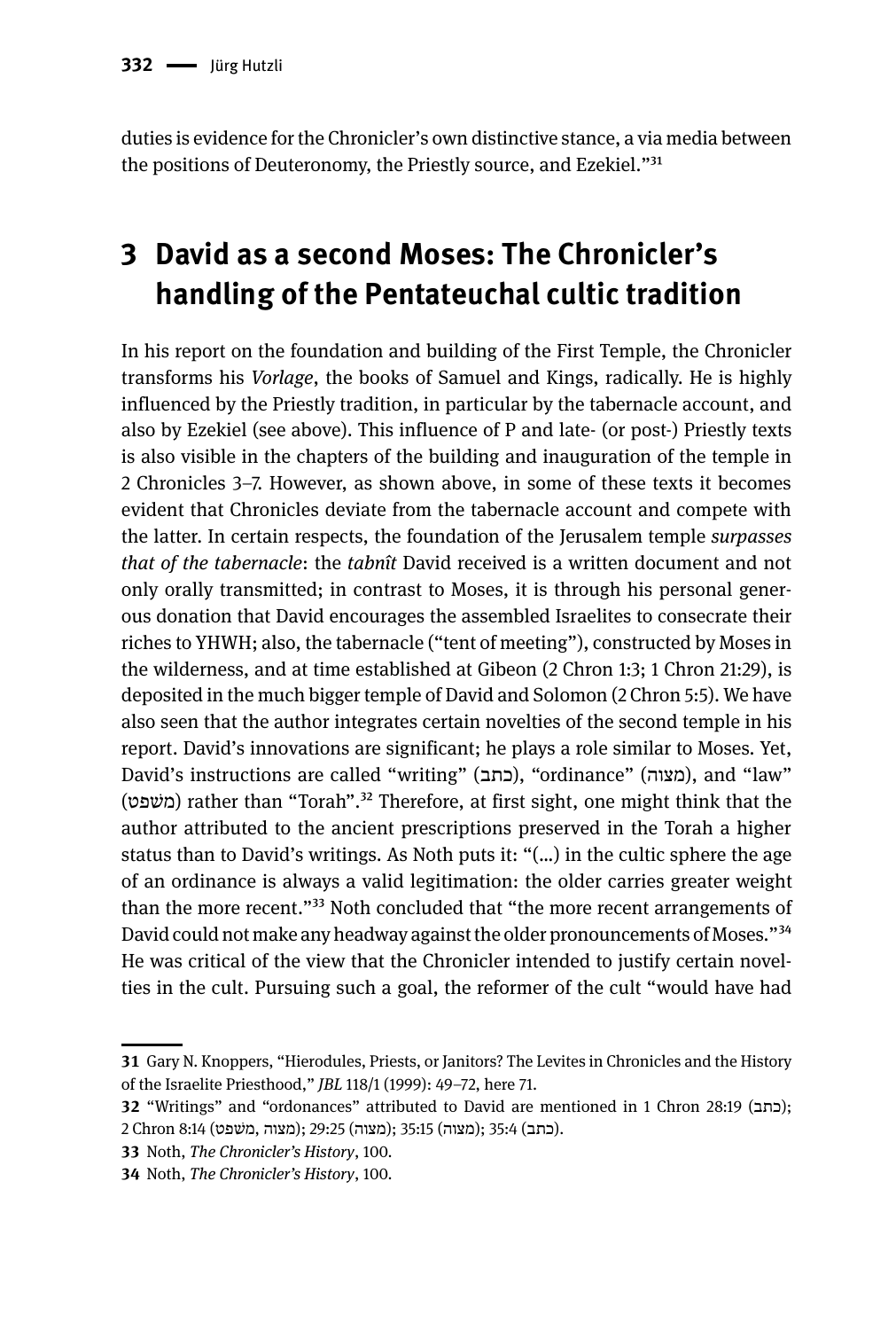to expand the tradition of Moses to conform it to his purpose."<sup>35</sup> However, such reasoning does not consider the possibility that at the Chronicler's time the Torah was already a closed corpus. As mentioned above, the redaction of 1–2 Chronicles probably presupposes the achievement of the Pentateuch and the wide recognition of its authoritative status. Therefore, basically, the only way to bring in innovations into the Israelite cultic system was to invent another "collection" of prescriptions and to assign the latter to an authority equal to Moses.<sup>36</sup> The author of Chronicles has found this authority in David whom he conceived as recipient and transmitter of the *tabnît* of the temple and further cultic ordinances. There is indeed an indication that the author is keen to see David and Moses on equal footing. As mentioned above in the introduction, David is given the same extraordinary attribute "man of God" (האלהים שׁאי (as Moses.37 David receives this title in his function as cult founder, in striking analogy to Moses, the founder of the cult (cf. 2 Chron 8:14 with 2 Chron 30:16).38

"Following the prescription of his father David, he set up the divisions of the priests for their duties, and the Levites for their watches, to praise and to serve alongside the priests, according to each day's requirement, and the gatekeepers in their watches, gate by gate, for such was the commandment of David, the man of God (האלהים שׁאי דויד כמצות) "(2 Chron 8:14; JPS Tanakh).

"They took their stations, as was their rule according to the Teaching of Moses, man of God (כתורת משה איש האלהים). The priests dashed the blood which they received from the Levites." (2 Chron 30:16; JPS Tanakh)

Furthermore, both, Moses and David, are called "servant of God / YHWH" and "my servant" respectively.<sup>39</sup>

The emphasis put on the equality between the two authority figures should not be interpreted in the sense that David is just Moses' succeeder and imitator.

**<sup>35</sup>** Noth, *The Chronicler's History*, 100.

**<sup>36</sup>** Another way was to declare certain novelties as Mosaic Torah. For an example see Willi, "Thora in den biblischen Chronikbüchern," 149–50. In 2 Chron 30:16 (text displayd below) the Torah seems expanded in favour of the Levites.

**<sup>37</sup>** Used for Moses: 1 Chron 23:14; 2 Chron 30:16; applied to David: 2 Chron 8:14.

**<sup>38</sup>** See William M. Schniedewind, *The Word of God in Transition: From Prophet to Exegete in the Second Temple Period*. JSOTSup 197 (Sheffield: Sheffield Academic Press, 1995), 50–51.

**<sup>39</sup>** Moses: 1 Chron 6:34; 2 Chron 1:3; 24:6, 9; David: 1 Chron 17:4, 7; 2 Chron 6:16. To be sure, none of the two expressions is used exclusively for Moses and David: האלהים שׁאי is also applied to Shemaiah (2 Chron 11:2); in his prayer Solomon designates himself as "your servant" (2 Chron 6:19).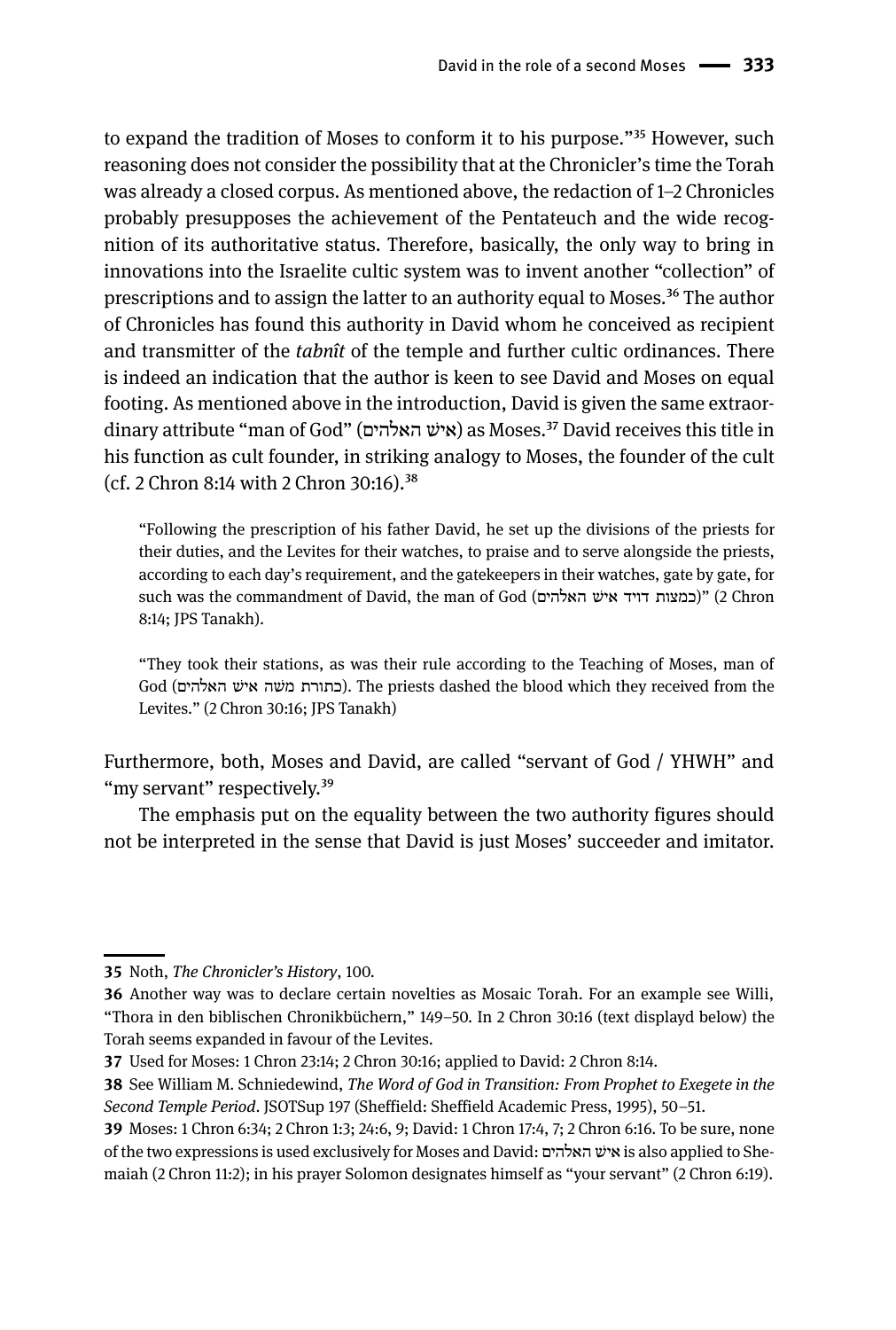Rather, high status and esteem accorded to David reveal that he is conceived as an innovator of Israel's cult, precisely like Mose was at his time.<sup>40</sup>

## **4 The Chronicler's ideological agenda**

The above investigation has shown that the Chronicler's presentation of king David's preparation of the temple building and establishment of cult challenges both the tradition of 1–2 Kings and the Mosaic tabernacle account. What are his main motivations to do so? The answer I propose in conclusion to this question goes in three different directions:

(1) First, the Chronicler's motivation is *theological-exegetical*: In 1 Kings 6–8, the Chronicler's *Vorlage*, a divine authorization of the chosen temple architecture is absent. Compared with the Priestly tabernacle account in Exodus 25–29; 35–40 which relates that Moses was shown the plan of the tabernacle by YHWH, Solomon's building project in the book of Kings appears theologically deficient. Therefore, the author of Chronicles intended to correct his *Vorlage*, the Book of Kings, at this point. Like with the building of the tabernacle, the construction of the Solomonic Temple should be based on a *tabnît* (see 1 Chron 28). Doing so, the Chronicler provides a better legitimation for the Solomonic temple than that given in Samuel–Kings. He establishes "a long continuity in cultic affairs from the time of Moses to the time of the monarchy" with its emblematic figure David.<sup>41</sup>

Furthermore, the comparison of the two sections 1 Chron 28–29 and 1 Kings 1–2 presenting both a testament by David brings nicely into relief the Chronicler's intention to associate king David primarily with the foundation of the temple in Jerusalem and its cult rather than with the concern of his succession and the maintenance of his dynasty. In general, as argued above in the introduction (§ 1), the great importance assigned to David and his dynasty by the author is primarily due to the high value accorded to to the Jerusalemite temple and its foundation. According to the pointed statement of Beentjes, "David's dynasty only matters as long and in as far as it guarantees optimal conditions for the construction of the temple and the preservation of the cultic institutions."42

**<sup>40</sup>** Similarly, von Rad, *Das Geschichtsbild des chronistischen Werkes*, 130; Jaeyoung Jeon, "The Priestly Tent of Meeting in Chronicles: Pro-Priestly or Anti-Priestly?" *JHS* 18/7 (2018), 1–15, here 11. **41** Knoppers, *1 Chronicles 10–29*, 941.

**<sup>42</sup>** Beentjes (*Tradition and Transformation*, 103), "David's dynasty only matters as long and in as far as it guarantees optimal conditions for the construction of the temple and the preservation of the cultic institutions."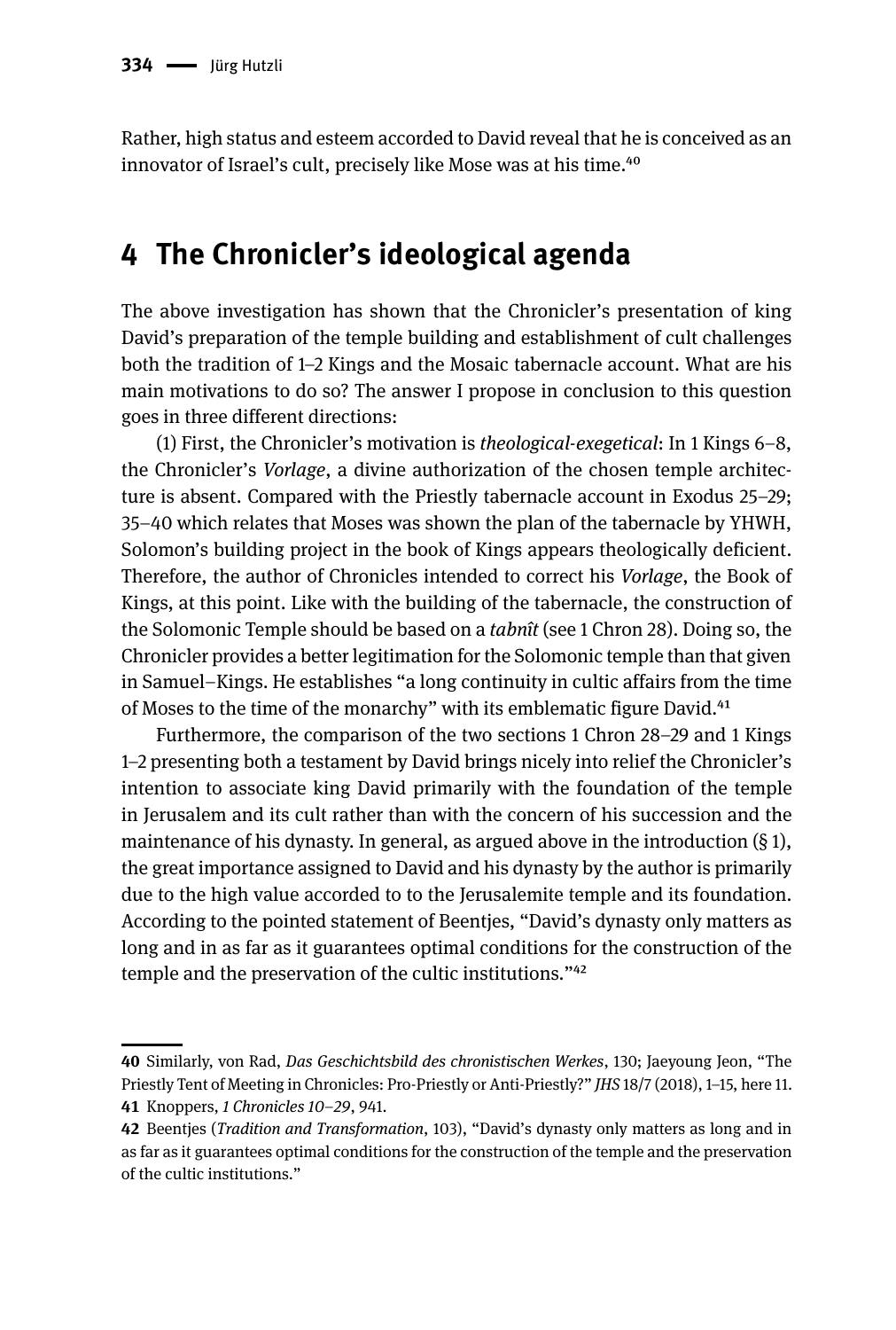(2) The Chronicler has a *cult-theological* interest. He aims to provide a legitimate basis for certain novelties of the Second Temple architecture which are unknown in both tabernacle account and 1 Kings 6–8. It would be particularly interesting to know more about the function of the "treasure rooms" and "upper rooms" in the temple at the Chronicler's time (according to 2 Chron 3:8–9 the "upper rooms" were located close to the Holy of Holies and overlaid with gold). Furthermore, 1–2 Chronicles strengthen the position of the Levites and assigns them new tasks. The Chronicler's aim is to put the innovations on a par with the elements stemming from the ancient traditions and thus to legitimize them. By this, the Chronicler brings the continuous tradition into his own time: the tradition runs from Moses through David-Solomon to the Second Temple community.

(3) The Chronicler has a *cult-political* interest: The establishment of a continuous tradition was all the more important because, according to the Chronicler, the Priestly tabernacle account, a composition stemming from the Persian era, could not serve this aim – at least not in an appropriate manner. Regarding the P's tabernacle account, a problematic aspect for the author of Chronicles probably was the location in the wilderness, far away from Jerusalem, and the absence of any explicit link to the temple in Jerusalem. Because of these particularities, the tabernacle account may well have contributed to the decentralization of the cult in the Persian era and may have served as a model for different sanctuaries, even though this was probably not the intention of the tabernacle account.<sup>43</sup> Today, it is known that a YHWH temple existed in Elephantine in Egypt in Persian times

**<sup>43</sup>** There are important indications that the tabernacle account aims towards the Jerusalem temple as it is described in the report of the building of the Solomon's temple (1 Kgs 6–8). Common points and parallels between the two accounts are as follows: (1) The general structure, orientation and measurements of the tabernacle correspond largely to those of the Solomonic temple. Both sanctuaries are rectangular and have an east-west orientation. Both have a holy of holies (inner sanctum), holy place (outer sanctum), and a courtyard. As for the measurements of the tabernacle (footprint:  $30 \times 10$  cubits), they correspond to those of the Solomonic temple (footprint:  $60 \times 20$  cubits), covering precisely half of the area of the temple of Jerusalem. (2) The tabernacle account describes important items of furniture appearing in the report of the construction of Solomon's temple (cherubim, wooden lining, ark, table, lamp[s]). (3) The ornamentation with cherubim on the walls and with curtains respectively, is similar. (4) Both accounts describe similar elaborate architectures reflecting a gradation of sanctity through the subdivision of the sanctuary area, and through the attribution of different building materials to the three areas (gold and precious wood for the furniture of the holy of holies and of the outer sanctum; bronze for the articles of the court). See, among others, Menahem Haran, *Temples and Temple Service in Ancient Israel* (Oxford: Oxford University Press, 1978), 189–94; Suzanne Boorer, *The Vision of the Priestly Narrative: Its Genre and Hermeneutics of Time*, Ancient Israel and Its Literature 27 (Atlanta: SBL, 2016), 306–10; Jürg Hutzli, "Priestly(-like) Texts in Samuel and Kings," in *Writing, Rewriting, and Overwriting in the Books of Deuteronomy and the Former Prophets. Essays in Honour*